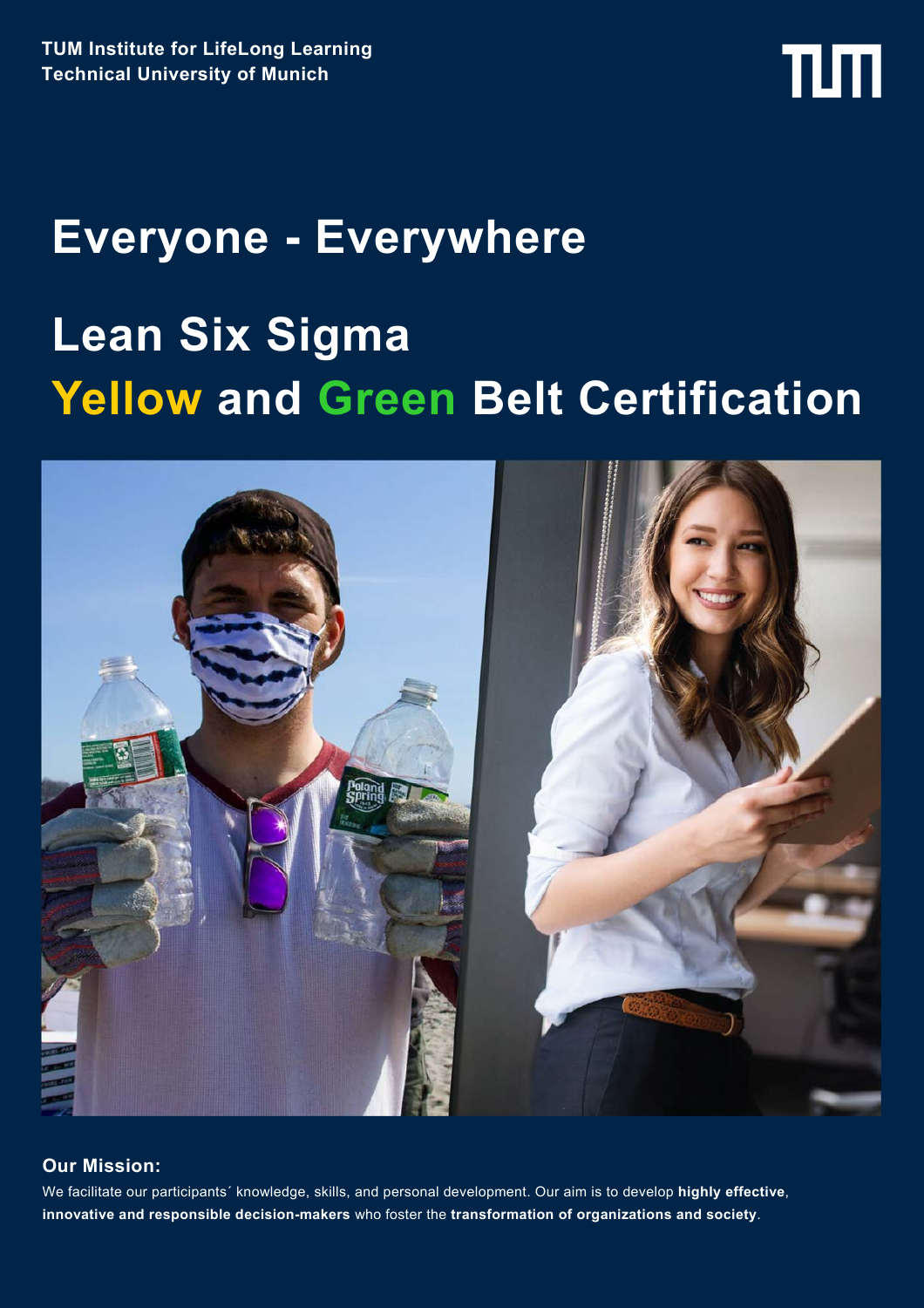# Content

Overview -

| Lean Six Sigma with us?                                    | 3  |
|------------------------------------------------------------|----|
| Offer -                                                    |    |
| <b>Lean Six Sigma Courses and Programs</b>                 | 4  |
| <b>Certification Projects -</b>                            |    |
| Projects for Employees, Students, and Job-Seekers          | 5  |
| Project Task -                                             |    |
| <b>Transfer the Project Scenario to your Situation</b>     | 6  |
| Course Media -                                             |    |
| <b>Digital Guidance</b>                                    | 7  |
| <b>Personal Guidance</b>                                   | 8  |
| Certification Journey -                                    |    |
| Four Requirements, three Projects, one Certification       | 9  |
| Background                                                 |    |
| Lean and Six Sigma - Two Sides of a Coin                   | 10 |
| Scrum vs. Six Sigma - Mirror Images in Content and Purpose | 11 |
| Team -                                                     |    |
| <b>Course Authors and Management</b>                       | 12 |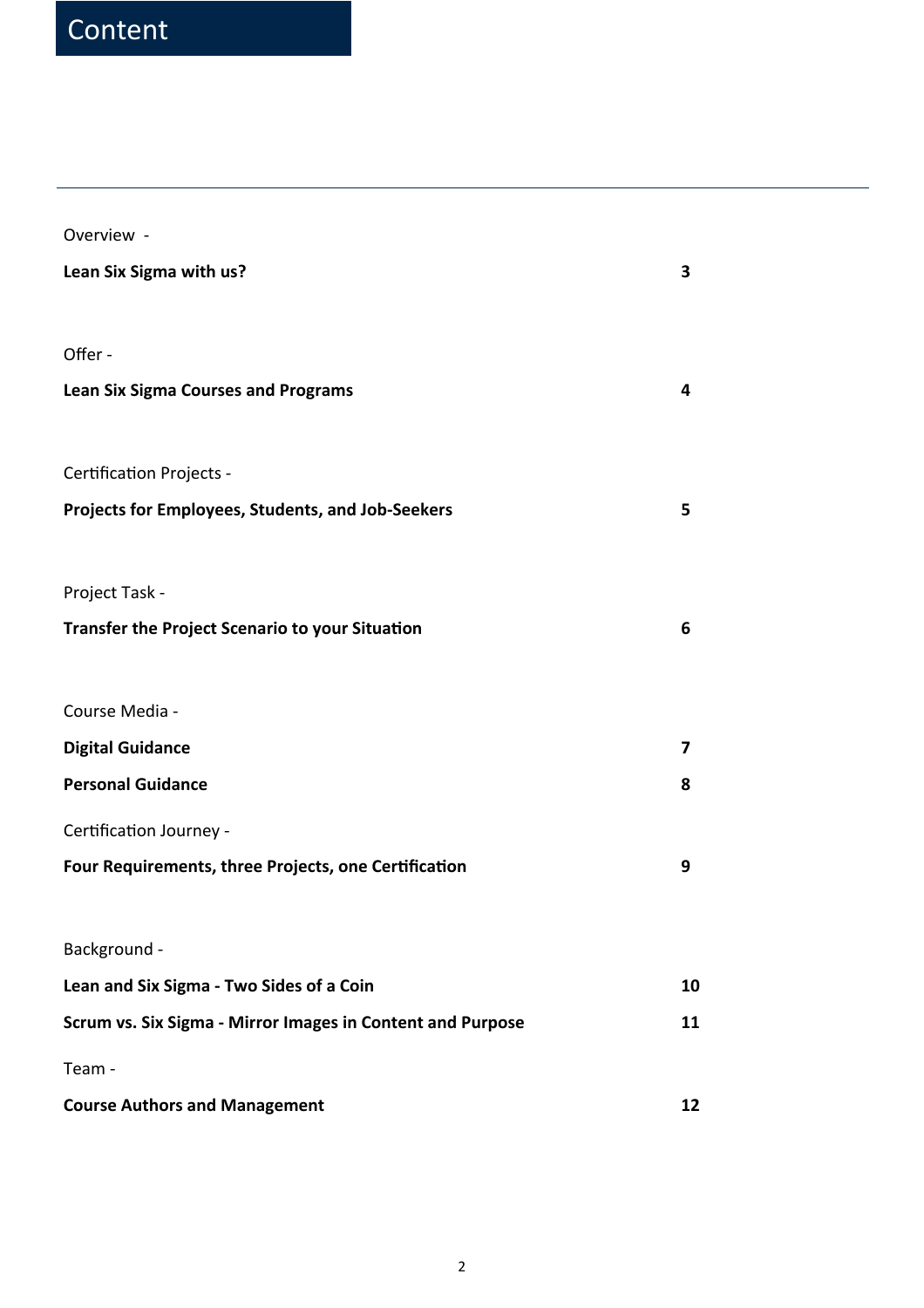# **Lean Six Sigma with us?**

**TUM Lean Six Sigma** courses develop your competence to improve business processes in production and services. Theory and practice are aligned with  $ASQ<sup>1</sup>$  standards and ISSSP<sup>2)</sup> recommendations. With four international awards, they are among the most successful courses for massive and blended learning.



The three courses of our **Yellow Belt Program** include 30 hrs. video lectures, 500 interactive exercises, homework problems, and individual performance assessments. Our Yellow Belt certificate meets and exceed the ASQ<sup>1)</sup> requirements for Green Belts and offer the fundamentals for our Green Belt Certification.

Our Green Belt Certification course requires the identification, implementation and evaluation of an individual **certification project** - as recommended by the ISSSP<sup>2)</sup>. We offer three alternative certification paths - with individual business-projects **for employees** and our predefined sustainability-project **for students**.

Each **project** will be **digitally guided** by our learning material, and must be **documented** in a story-book. Projects will also be **personally guided** in weekly online lectures, individual project reviews, and coaching.

**Since 2015** our courses have overall aƩracted **300k learners** - **25% female** - **in 180 countries**. Two of our four MOOCs belong to the most successful business courses - with worldwide positive evaluations. Our learners especially like that we take care of individual needs. And the complete Lean Six Sigma Certification program received four awards in 2020 and 2021 from IELA and QS Reimagine Education.

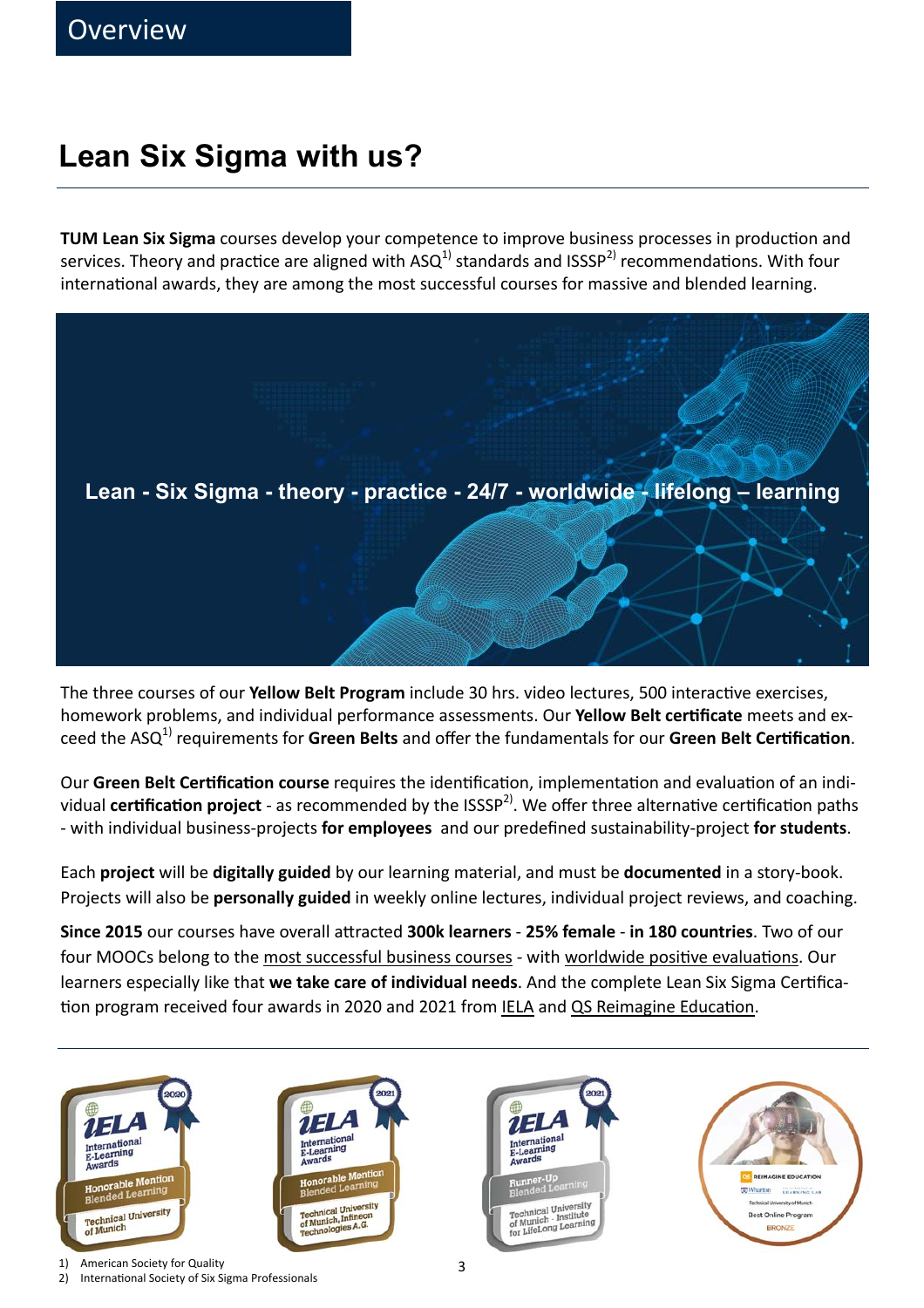# **Lean Six Sigma Courses and Programs**

The **Yellow Belt Program** includes **three courses**: **1. Define & Measure**, **2. Analyse, Improve & Control**  and **3. Lean Production**, with 30 hrs. video lectures, 500 interactive exercises and homework problems, presented in familiar, culture free and transferable mini-projects and case studies. **Teaching objecƟves** address the competence levels: *remember*, *understand*, and *apply*. They are **aligned**  with the ASQ<sup>1</sup> requirements for their Green Belt certificate. It is offered on the E-Learning platform edX.

This **Yellow Belt cerƟficate** is the **prerequisite for** our **Green Belt cerƟficaƟon**.



Green Belt Program : 4 MOOCs + 3 optional Project Paths + Digital Guidance + Personal Guidance

### For our Lean Six Sigma Green Belt Certification you can choose between three paths:

- For **employees** we offer our **CerƟficaƟon** by individual **Business-Projects**. Both opƟons **medium** and **small** - offer the implementation of a specific medium or small improvement project.
- For **students and job-seekers** we offer a predefined **Sustainability-Project** on *Environmental LiƩering*. This topic follows the United Nations Sustainability Goals #11 and #12. It must be adapted to the local conditions and can be implemented by everyone and everywhere.

**Teaching objecƟves** address the competence levels: *apply*, *analyse*, and *evaluate*. With this implementation of an individual project we follow the **recommendation of the ISSSP<sup>2)</sup> for Green Belt certification**.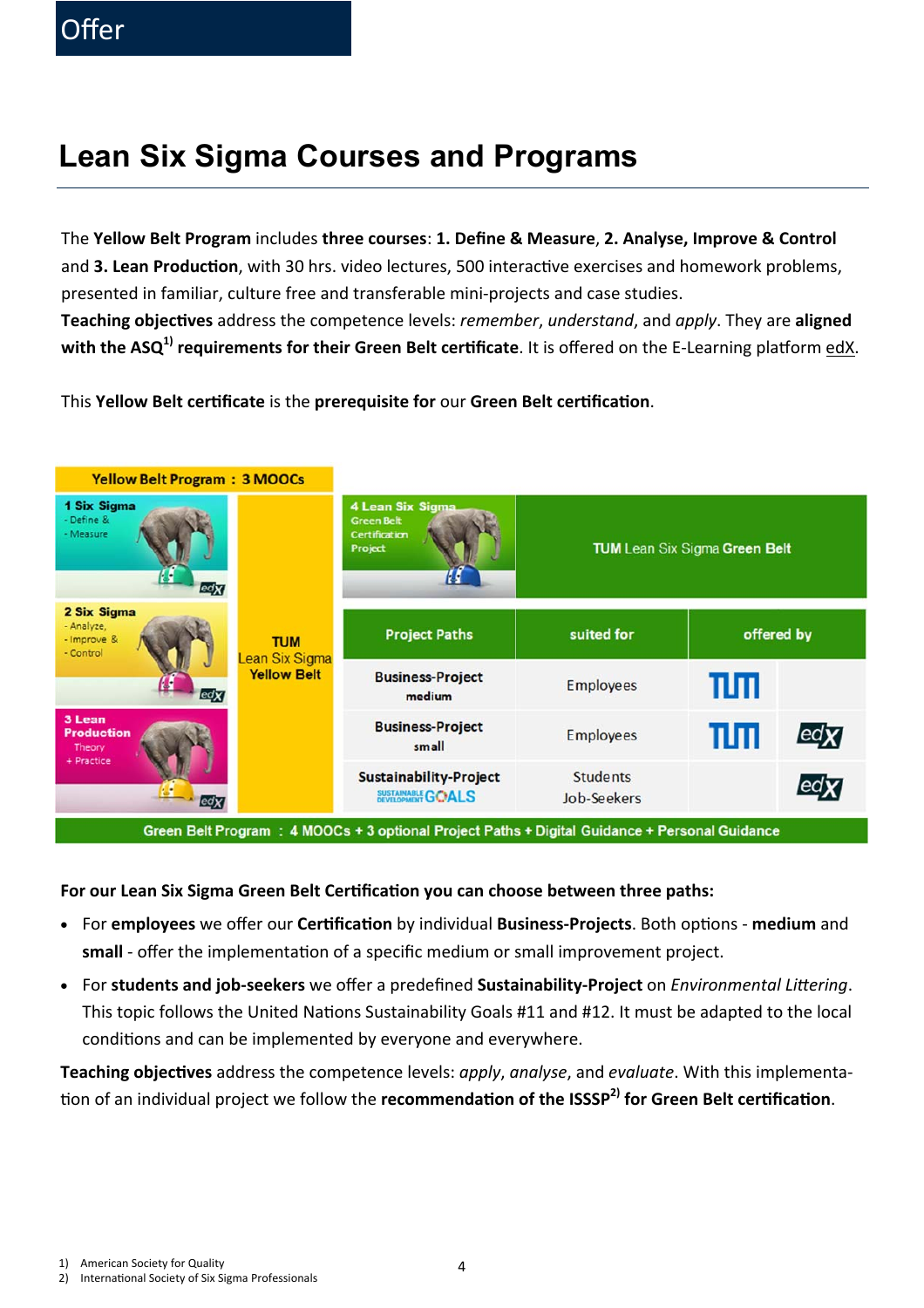## **Projects for Employees, Students, and Job-Seekers**

|                                                                                        | <b>Business-Project</b><br>medium                                                                                                                  | <b>Business-Project</b><br>small                                                                                                                                                                                                                                                              | <b>Sustainability-Project</b><br><b>UN SUSTAINABLE GOALS</b>                     |  |  |
|----------------------------------------------------------------------------------------|----------------------------------------------------------------------------------------------------------------------------------------------------|-----------------------------------------------------------------------------------------------------------------------------------------------------------------------------------------------------------------------------------------------------------------------------------------------|----------------------------------------------------------------------------------|--|--|
| <b>Prerequisite</b>                                                                    | <b>Lean Six Sigma Yellow Belt Certificate</b>                                                                                                      |                                                                                                                                                                                                                                                                                               |                                                                                  |  |  |
| <b>Suited for</b>                                                                      | Employees                                                                                                                                          | Employees                                                                                                                                                                                                                                                                                     | <b>Students &amp; Job-Seekers</b>                                                |  |  |
| <b>Requires Support from</b><br><b>Sponsor (Management)</b><br>of company/organisation |                                                                                                                                                    | recommended                                                                                                                                                                                                                                                                                   | recommended                                                                      |  |  |
| <b>Black Belt/ Master Black Belt</b><br>of company/organisation                        | $\cdot$ .                                                                                                                                          | recommended                                                                                                                                                                                                                                                                                   | $\cdot$ /.                                                                       |  |  |
| Project                                                                                |                                                                                                                                                    |                                                                                                                                                                                                                                                                                               |                                                                                  |  |  |
| <b>Topic</b>                                                                           | individually defined                                                                                                                               | individually defined                                                                                                                                                                                                                                                                          | Explore and reduce environmental littering in<br>selected spots of your hometown |  |  |
| <b>Size/ Complexity</b>                                                                | medium                                                                                                                                             | small                                                                                                                                                                                                                                                                                         | small                                                                            |  |  |
| <b>Impact/Financial Benefit</b>                                                        | important                                                                                                                                          | less important                                                                                                                                                                                                                                                                                | not important                                                                    |  |  |
| Course content and project guidance                                                    |                                                                                                                                                    |                                                                                                                                                                                                                                                                                               |                                                                                  |  |  |
| ASQ & ISSSP conform content<br>+ TUM developments                                      |                                                                                                                                                    | ✓                                                                                                                                                                                                                                                                                             |                                                                                  |  |  |
| <b>Course material</b><br>videos, ebook, software                                      |                                                                                                                                                    |                                                                                                                                                                                                                                                                                               |                                                                                  |  |  |
| <b>Digital guidance</b><br>via tool-sequence, project-story-book                       |                                                                                                                                                    |                                                                                                                                                                                                                                                                                               |                                                                                  |  |  |
| Lectures, Presentations, Q&A<br>weekly via zoom                                        |                                                                                                                                                    |                                                                                                                                                                                                                                                                                               |                                                                                  |  |  |
| Individual project reviews<br>via project-story-book for each phase                    |                                                                                                                                                    |                                                                                                                                                                                                                                                                                               |                                                                                  |  |  |
| <b>Confidentiality assured</b><br>by non-disclosure agreement                          |                                                                                                                                                    |                                                                                                                                                                                                                                                                                               |                                                                                  |  |  |
| Individual project coaching<br>on demand via zoom                                      | up to 8 hrs.                                                                                                                                       | up to 3 hrs.                                                                                                                                                                                                                                                                                  | $\cdot$ .                                                                        |  |  |
| <b>Benefits</b>                                                                        |                                                                                                                                                    |                                                                                                                                                                                                                                                                                               |                                                                                  |  |  |
| <b>Choose this project</b>                                                             | - for critical outputs in production and service<br>- with significant process improvements and<br>- financial benefits that exceed the course fee | - less critical outputs in production and service<br>- for students and job-seekers<br>- primarily orientend on acquiring the competence<br>- primarily orientend on acquiring the competence<br>- financial benefits are of secondary importance<br>benefits are oriented to the environment |                                                                                  |  |  |
| <b>Offer</b>                                                                           |                                                                                                                                                    |                                                                                                                                                                                                                                                                                               |                                                                                  |  |  |
| <b>Degree</b>                                                                          |                                                                                                                                                    | <b>Lean Six Sigma Green Belt Certification</b>                                                                                                                                                                                                                                                |                                                                                  |  |  |
| Fee                                                                                    | 2.500€                                                                                                                                             | 1.800€<br>1900 € (can vary)                                                                                                                                                                                                                                                                   | 566 € (can vary)                                                                 |  |  |
| <b>Register at</b>                                                                     | <b>TUM</b>                                                                                                                                         | <b>TUM</b><br>edX                                                                                                                                                                                                                                                                             | edX                                                                              |  |  |

**Business-Project medium: Employees** of companies who want to acquire the methodological competence and achieve a significant improvements with financial benefits implement this individually defined certification project, steered by a company project sponsor. We support this project with phase reviews, weekly online lectures and up to 8 hrs. of individual or team coaching. Register

**Business-Project small: Employees** of companies who primarily want to acquire methodological competence with the certification project whose impact on the company processes as well as the financial benefits are of secondary importance. We support this project with phase reviews, weekly online lectures and up to 3 hrs. of individual or team coaching. Register

**Standard-Project: Students** and **job-seekers** implement our predefined cerƟficaƟon project on Environmental Littering (UNSDG #11/ 12). We support the project with phase reviews and weekly online lectures. Register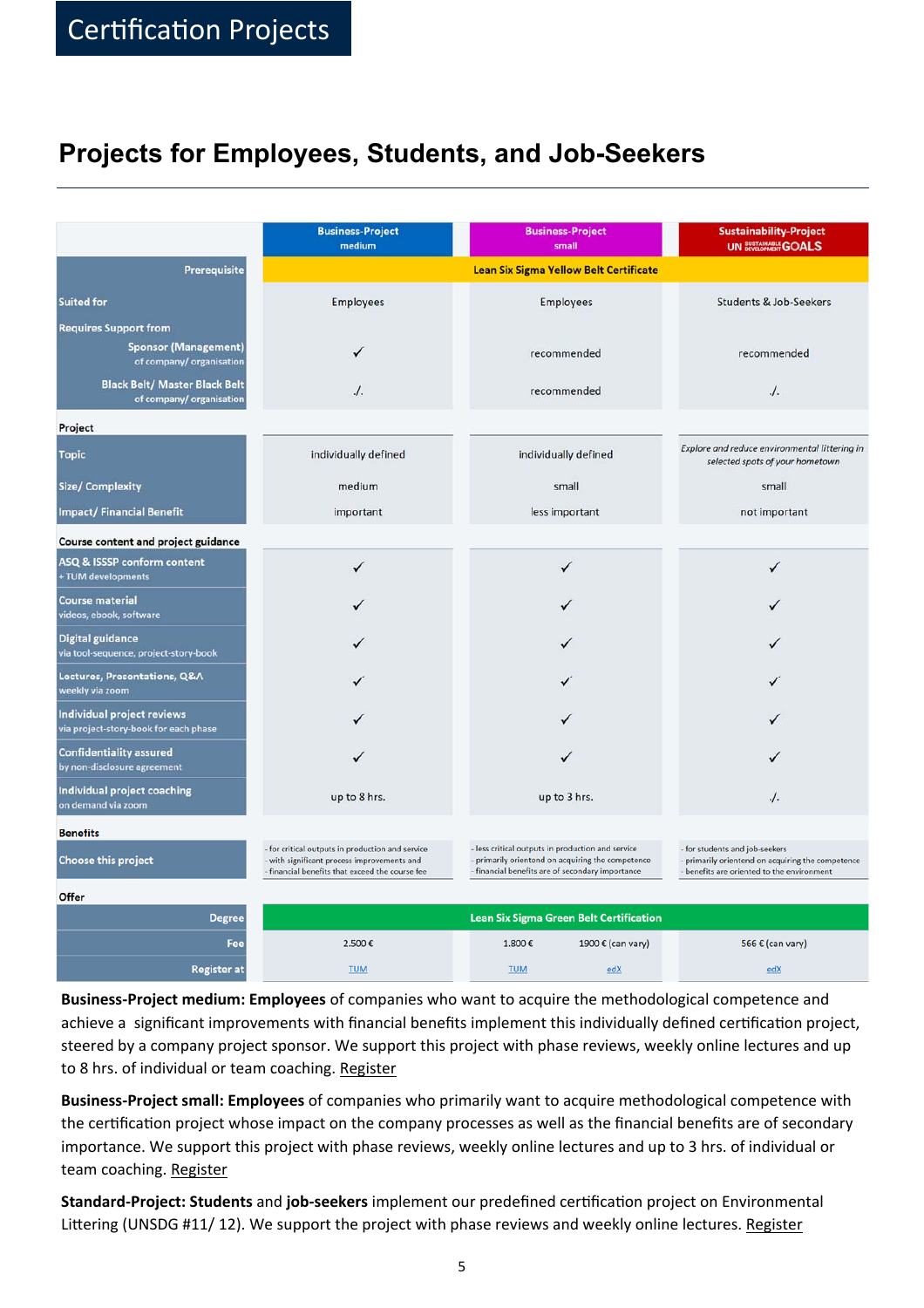# **Transfer the Project Scenario to your Situation**

The Green Belt course material is based on our **scenario:** *Cookie du Chef*. Within this scenario we demonstrate the **idenƟficaƟon, implementaƟon, evaluaƟon,** and **documentaƟon** of a Lean Six Sigma project.

In this scenario, we bake cookies. These outputs have quality, availability, and consumption problems that lead to customer dissatisfaction and increase the costs of non-conformance. **Problems** in the process and their effects on customers and the company are the starting point for any Lean Six Sigma project.

The transfer to your project therefore also starts with the questions: What is the *cookie* in your process, i.e. which (intermediate) product or service are you concerned with? and Which deviations in the quality, availability and consumption of this output lead to dissatisfaction and increase costs?



After this identification of a suitable project topic (**DEFINE**), the triggers of the problems are searched in the inputs, methods, resources and activities of the process and related data are collected (MEASURE). Statistical tests on cause-problem hypotheses lead to the root causes of the problems (**ANALYSE**). These root causes are the interfaces for solutions (IMPROVE). After their implementation, data are collected again, before-after differences are statistically tested, and financial benefits are evaluated (Control).

Our **Cookie du Chef** scenario demonstrates all steps for identification, implementation and evaluation of a Lean Six Sigma project - **easy-to-understand**, **tool-based -** and **facilitates** the **transfer to your situaƟon**.

We guide this transfer digitally by our course material and personally by lectures, reviews, and coaching.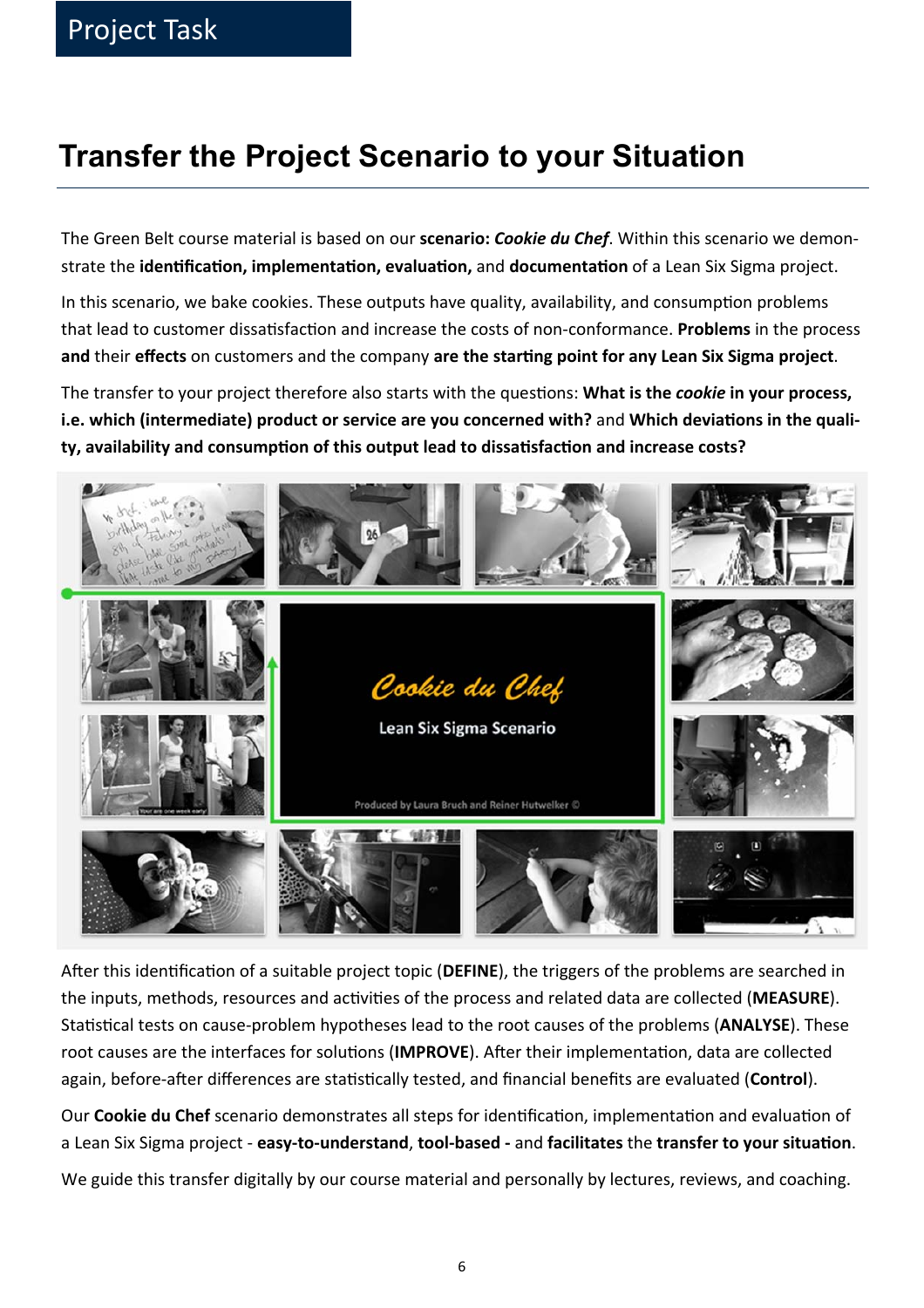# **Digital Guidance**

**The combination of our course material** - videos, documents, software, templates, control questions, project tasks, **with personal guidance -** open lectures, and individual coaching offers a **blended learning** experience **to support** Green Belt candidates in **transferring from the scenario to their own project**.

### **The course material includes:**

**Videos**: Animated content of the project scenario (43 lessons, 6hrs.) eBook: Six Sigma Green Belt Certification Project - mirroring the videos (259 pp.) sigmaGuide: Software guide for Six Sigma projects (32 tools and charts along the DMAIC) **Project-Story-Book**: PowerPoint template for project documentation (60 slides) **Handout Six Sigma**: All figures and tables of the videos/ eBook (90 slides) **Handout Statistics**: Statistics with Minitab (140 slides) **Project Poster**: Overview guide with the DMAIC phases and related tools **Control Questions**: Examination of the Six Sigma related course objectives **Project Tasks:** Concretize the transfer from the scenario to the own project.

| <b>Videos</b>                                                                                                                                                                                                                             | eBook                                                                                                                                | <b>Software</b>                                                                                        | <b>Project-Story-Book</b>                                                                                                                  |
|-------------------------------------------------------------------------------------------------------------------------------------------------------------------------------------------------------------------------------------------|--------------------------------------------------------------------------------------------------------------------------------------|--------------------------------------------------------------------------------------------------------|--------------------------------------------------------------------------------------------------------------------------------------------|
| TLMT<br><b><i>CONTRACTORS</i></b><br>Institute for LifeLong Learning                                                                                                                                                                      | an handa<br>Six Sigma<br>Green Belt<br>Certification<br>Project<br><b>Großelle Hylenmen</b><br>Content of the videos<br><b>China</b> | sigmaGuide<br>La<br><b>DMAIC Tool Sequence</b><br>Frame, guide, and tool-box<br>for Six Sigma projects | <b>Miller Mc</b><br><b>CALCOM</b><br>CD.<br><b>By Taplia Project Burg Brook</b><br>Similar and<br>57<br>Template for project documentation |
| <b>Handouts</b>                                                                                                                                                                                                                           | <b>Poster</b>                                                                                                                        | <b>Exam Questions</b>                                                                                  | <b>Project Tasks</b>                                                                                                                       |
| <b>Statistics &amp; Minitab</b><br><b>Six Sigma</b><br>----<br><b>Six Sigma</b><br><b>Six Sigma</b><br>Statistics for Green Brit Contification<br>fermed and firm in the case managers<br><b>International late And Advertising</b><br>m. | $-10$<br>Overview & Summary<br><b>DMAIC Tool Sequence</b><br><b>Marine Press</b>                                                     |                                                                                                        |                                                                                                                                            |

There are different views in literature, organisations, and practice on the purpose of the DMAIC phases, the tasks, on the selection and on the sequence of tools. From the perspective of empirical research, we adjusted the scope, purpose, and tasks of the phases and ordered the associated tools in the necessary sequence. The inputs and outputs of the tools were formalized and parameterized. The result is a sequence of 30 tools developed in **sigmaGuide**. This software provides a chronological, seamless sequence of tools, from the identification of a project topic to the control of the project success, each with defined inputs, activities, and outputs, as an intermediate result in the project and as data for the following tool. sigmaGuide **allows to run a project as a standardized process**.

The results of each tool are to be transferred to the **Project-Story-Book** template and discussed. In doing so, the learner demonstrates with interpretations and decisions how well the transfer to the own project has succeeded. This performance record is a suitable basis for reviews and certification.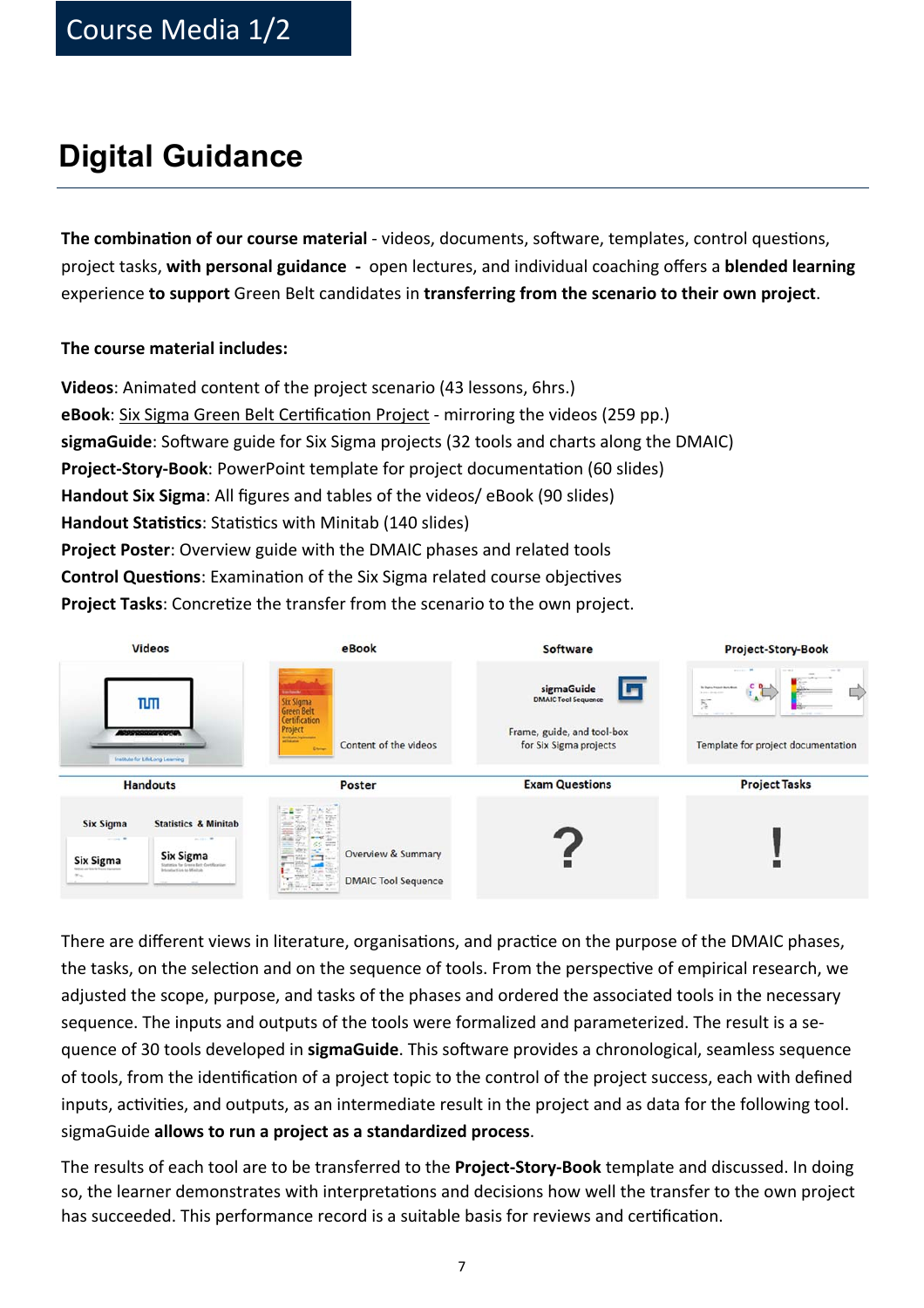# **Personal Guidance**

About 10% of our Green Belt candidates can successfully implement their project nearly without personal guidance - based solely on the course material. However, depending on the range of possible practice projects, their complexity, dynamics, and opacity additional learner guidance is required.

![](_page_7_Picture_3.jpeg)

| The personal learner guidance includes: |  |  |  |
|-----------------------------------------|--|--|--|
|-----------------------------------------|--|--|--|

| <b>Project-Reviews:</b>           | Review, assessment, and feedback for each DMAIC phase                                                                                                            |
|-----------------------------------|------------------------------------------------------------------------------------------------------------------------------------------------------------------|
| <b>Online-Lectures:</b>           | Series of 16 lectures with theory and practice, presentations, Q&A's<br>in weekly open zoom lectures<br>on Tuesdays, at 8:00UTC and 15:00 UTC - Passcode: 122362 |
| <b>Individual Coaching:</b><br>or | Business-Projects >> medium: up to 8 hrs. >> small: up to 3 hrs.                                                                                                 |
| Team-Coaching:                    | Possible, for 2-4 learners, working on different aspects of the same project                                                                                     |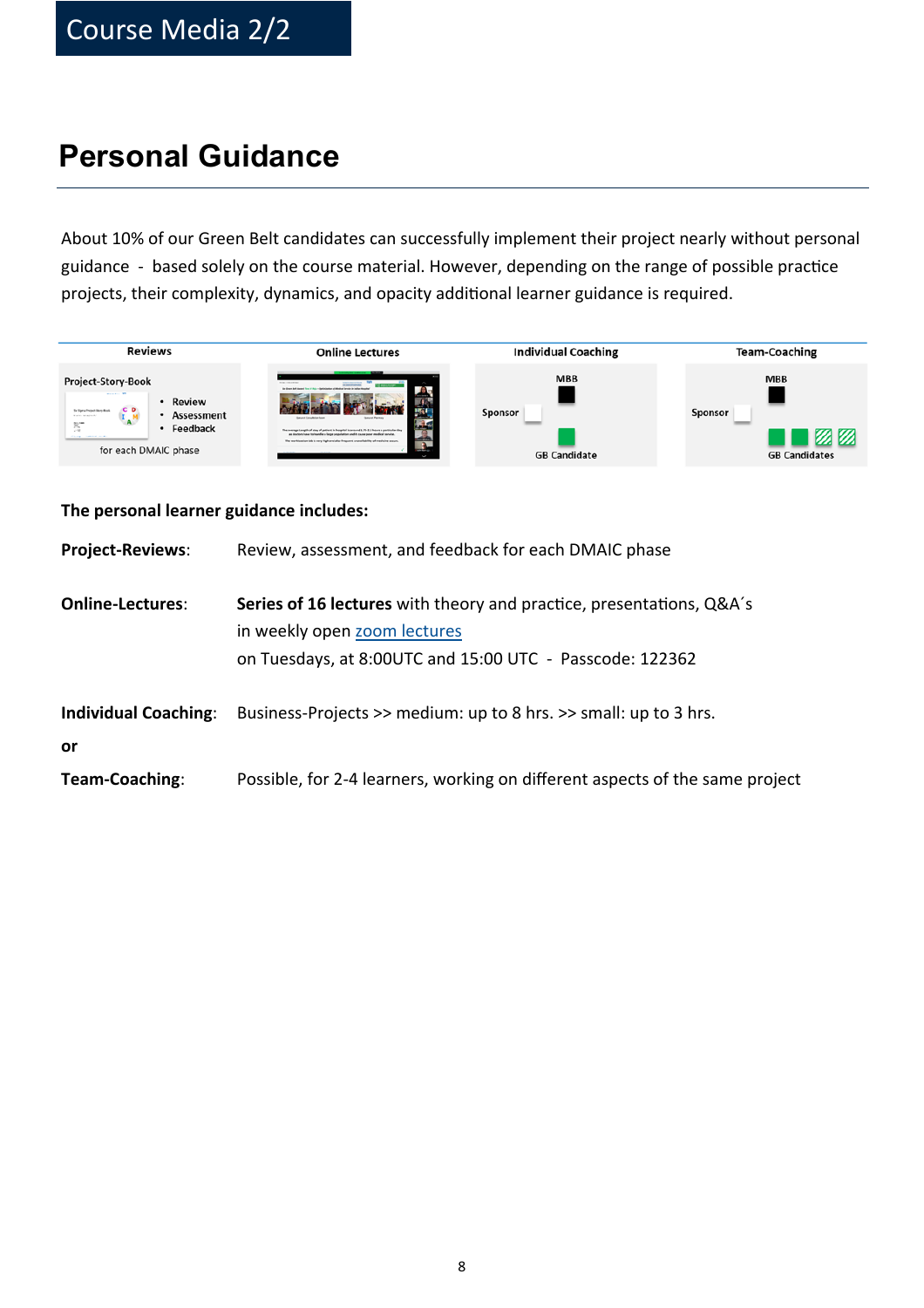# **Four Requirements, three Projects, one Certification**

**The requirements for our TUM Lean Six Sigma Green Belt Certification are:** 

- **Earn our TUM Lean Six Sigma Yellow Belt Certificate**
- AƩend a complete series of our **Online-Lectures**
- **Apply** the complete **DMAIC method** and related **tools** in an individual project
- **Document** the individual project **in** our **Project-Story-Book** framework

![](_page_8_Figure_7.jpeg)

The paths of the three projects lead to the same TUM Lean Six Sigma Certification. They differ in the type and scope of the benefits and the degree of our support. This way, we ensure that the teaching objectives are achieved and the respective project is successfully completed. With our 25 years of Lean Six Sigma certifications in the classroom, including 8 years in digital learning, we address motivated learners who want to make a difference.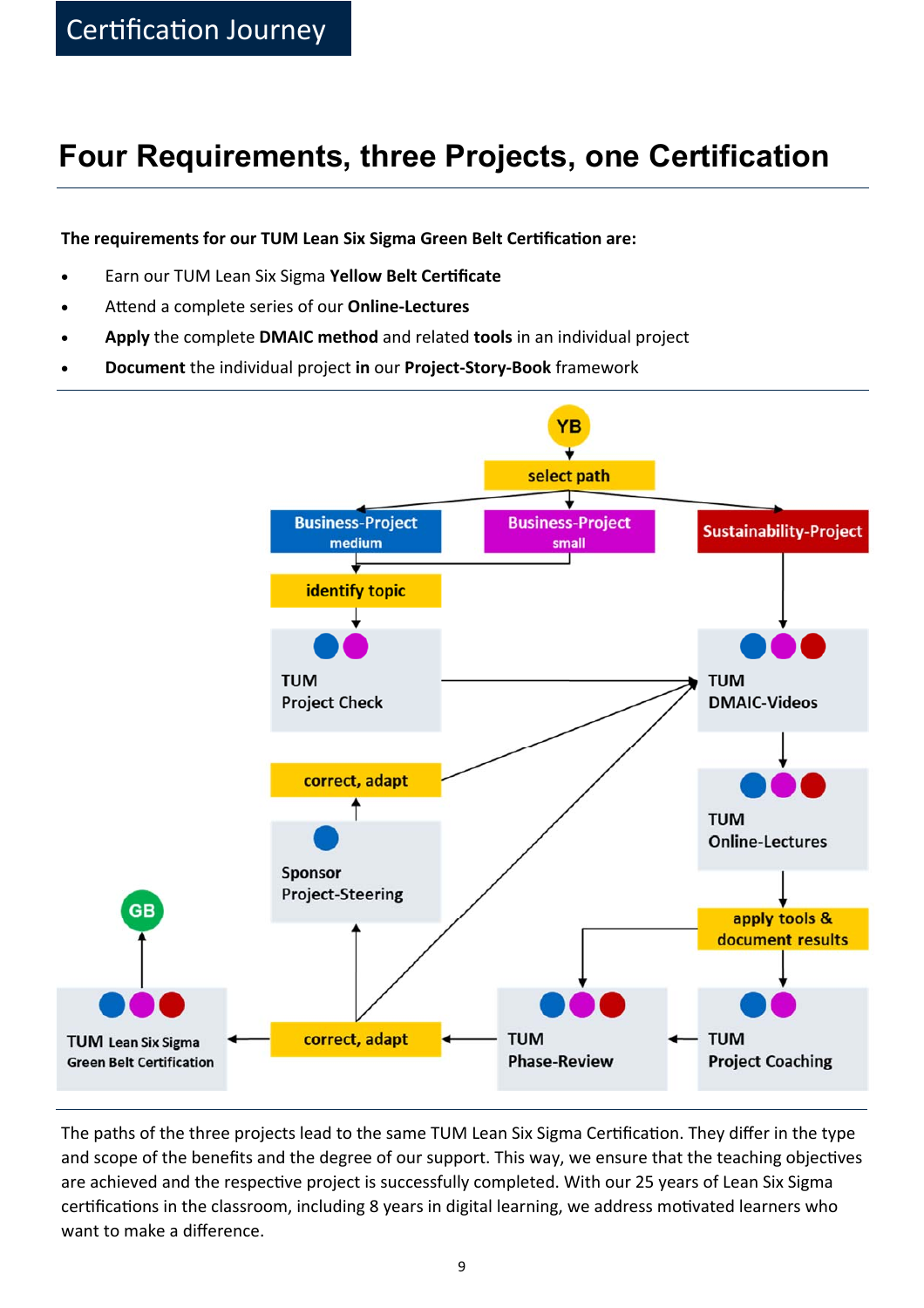# **Lean and Six Sigma - Two Sides of a Coin**

Lean and Six Sigma are management systems to reduce costs and increase customer satisfaction by improving the creation of products and services.

Lean is a concept and the ratio of value and waste in processes - applicable in the workplace and the entire organization

Lean combines scientific principles and common sense in rules and procedures to **continuously eliminate all waste and losses**, related to consumpt on of inputs and resources, bad practices, and poorly coordinated activities

Lean programs serve to **increase the value added of all processes** in an organization

Lean supports sustainable thinking

### **What is Lean? What is Six Sigma?**

**Six Sigma** means **problem solving**, methodically and organizationally structured by the **DMAIC** phases of a **project**

Each phase includes qualitative and statistical tools serving to **D**efine the problem, to **M**easure the problem and its potential causes, to test corresponding hypotheses and **A**nalyse the root causes, eliminate them to **I**mprove the outputs and to finally **C**ontrol the sustainability of the success

Six Sigma programs coordinate the **selection**, im**plementaƟon**, and **evaluaƟon of projects** in an organizaƟon

Six Sigma supports decisions

The sigma level indicates the process performance

**Lean is like a general fitness program** aiming to improve the value/ waste ratio thus increasing the efficiency of a process

![](_page_9_Figure_15.jpeg)

see Video 43 Lean vs Six-Sigma - Comparison of Characteristics

**Six Sigma is like a specific medical intervention** aiming to solve a specific problem of the output thus increasing the effectiveness of a process

![](_page_9_Figure_18.jpeg)

### Lean + Six Sigma = Efficiency + Effectivity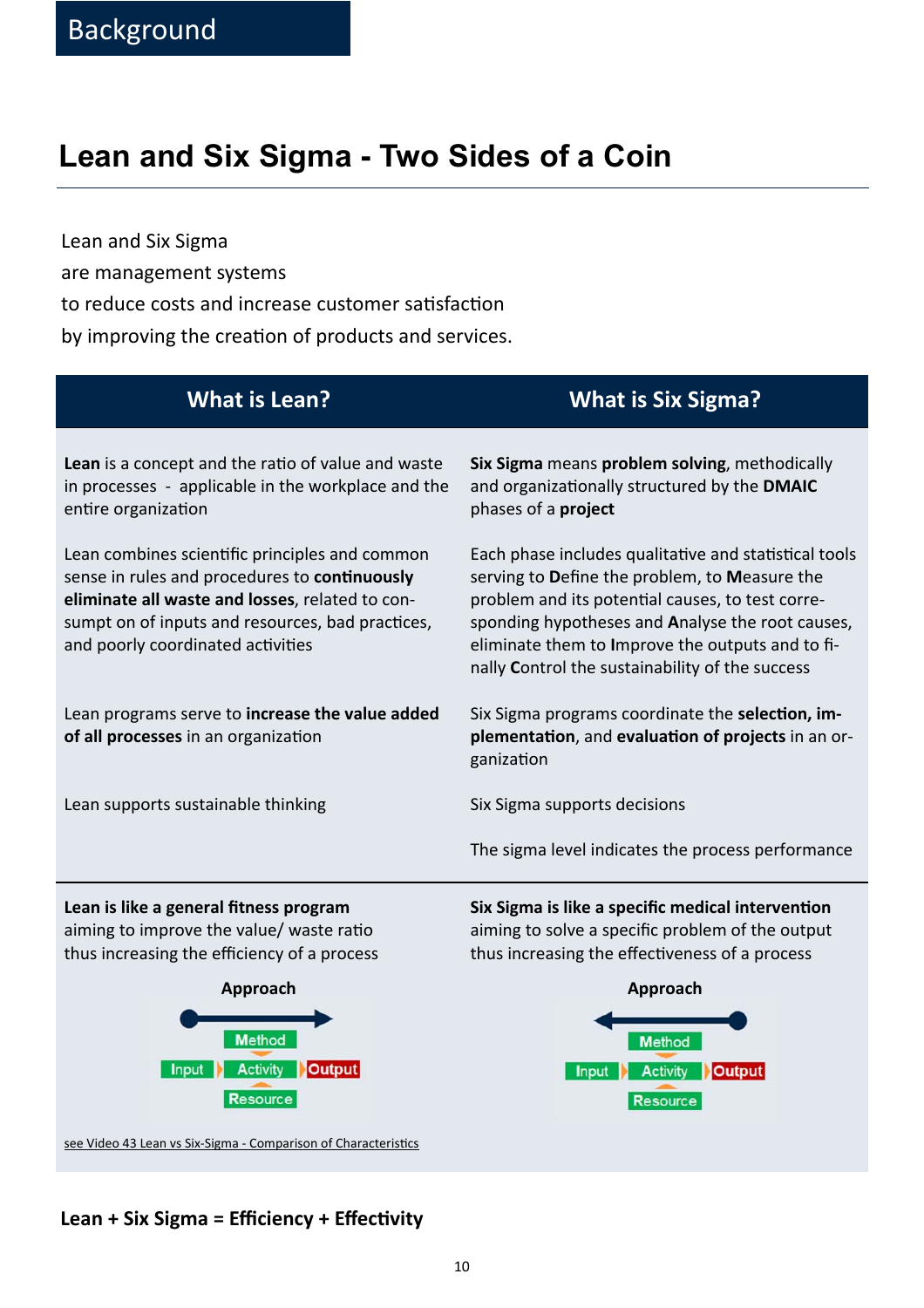# **Scrum vs. Six Sigma - Mirror Images**

The **Scrum Master** certification is sometimes considered as an alternative to Green Belt certification.

The decision is of course strongly dependent on the respective career plans, the personal strengths and the requirements of the market.

![](_page_10_Figure_4.jpeg)

### **Interest for Scrum vs. Six Sigma**

Our adhoc analysis shows: The public interest in both business improvement approaches is similar. The keyword *Six Sigma Training* is searched slightly but significantly more often than *Scrum Training*.

Our comparison of both approaches shows:

**Scrum and Six Sigma are mirror images in content and purpose.** 

|           | <b>Six Sigma</b>                                              |           | <b>Scrum</b>                                   |
|-----------|---------------------------------------------------------------|-----------|------------------------------------------------|
| $\bullet$ | integrates qualitative and quantitative<br>methods, and tools | $\bullet$ | integrates agile<br>directives, and principles |
| $\bullet$ | to sustainably improve                                        | $\bullet$ | to incrementally improve                       |
| $\bullet$ | the results of creation processes                             | $\bullet$ | the results of development projects            |
| $\bullet$ | in service and production                                     | $\bullet$ | in (software) development                      |
| $\bullet$ | by simply structured and organized                            | $\bullet$ | by simply structured and organized             |
| $\bullet$ | projects                                                      | $\bullet$ | processes                                      |

### **If you**

- are annoyed by waste and driven by perfection,
- − feel attracted by complex and opaque problems,
- want to apply scientifically based methods and tools to problem solving and
- combine results from statistical analyses with expert opinions for root cause analysis

### **then Lean Six Sigma is a good choice for you.**